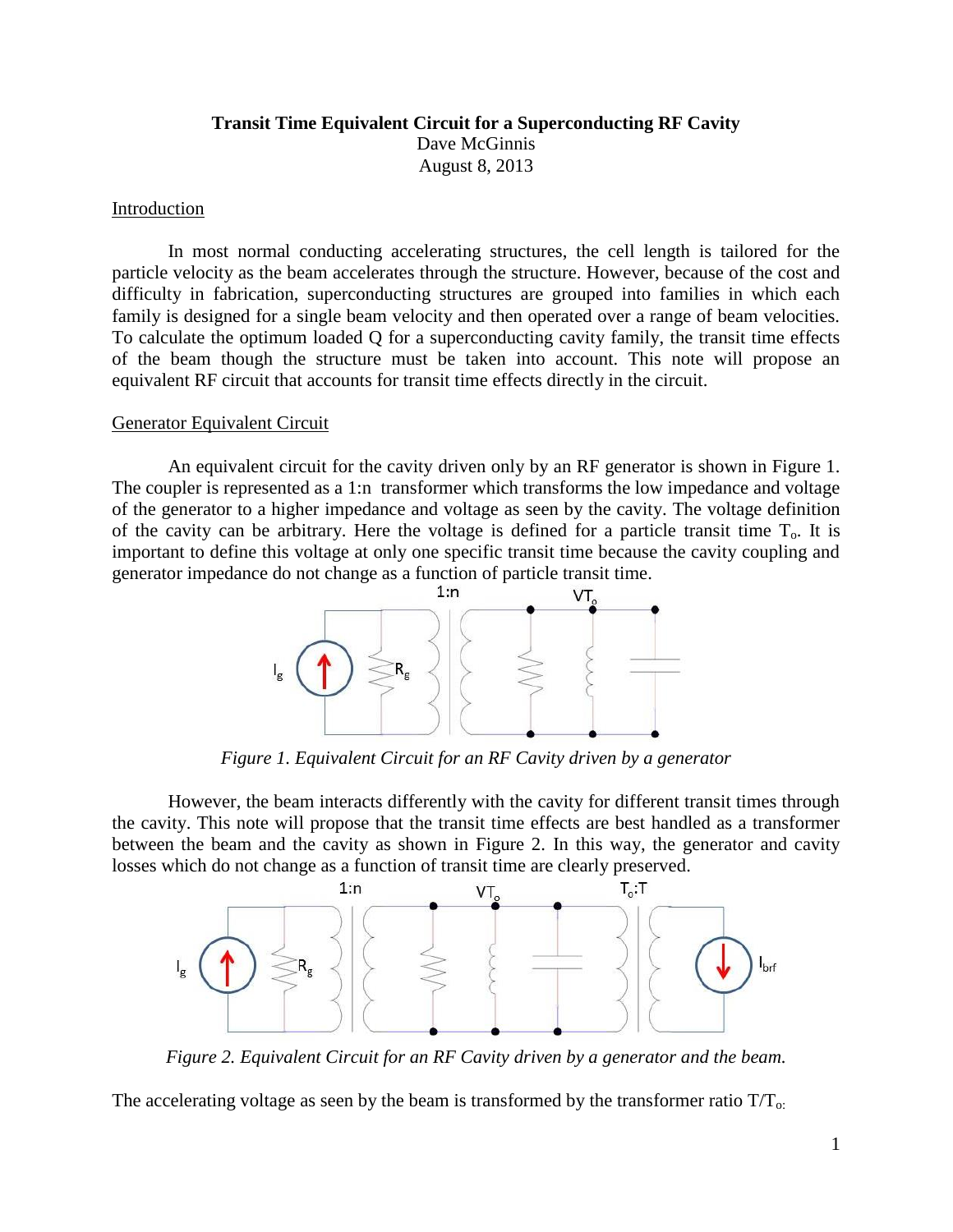$$
V_{acc}|_{beam} = VT_{o} \frac{T}{T_o} = VT \tag{1}
$$

The circuit from the cavity view point is shown in Figure 3.



*Figure 3. Equivalent Circuit for an RF Cavity driven by a generator and the beam from the cavity point of view.*

The cavity voltage can also be separated into fast varying and slow varying parts:

$$
VT_o(t) = Re\{\widetilde{VT}_o(t)e^{j\omega t}\}\tag{2}
$$

Where the " $\sim$ " designates a complex phasor. The envelope equation for the complex voltage phasor is given as:

$$
\frac{2Q}{\omega_o} \frac{d\widetilde{VT}_o}{dt} + (1 - j \tan(\varphi_D)) \widetilde{VT}_o = n^2 R_g \left( \frac{\widetilde{l_g}}{n} - \frac{T}{T_o} \widetilde{l_{brf}} \right)
$$
(3)

where it has been assumed for superconducting cavities that the shunt resistance of the cavity is much greater than the transformed generator impedance. The static version of Equation 3 is:

$$
(1 - j \tan(\varphi_D)) \widetilde{VT}_o = n^2 R_g \left( \frac{\widetilde{I_g}}{n} - \frac{T}{T_o} \widetilde{I_{brf}} \right)
$$
(4)

This note will define the reference of the complex phasors with respect to the cavity voltage:

$$
\widetilde{VT}_o = VT_o + 0j\tag{5}
$$

$$
\widetilde{I_g} = I_g e^{j\phi_g} \tag{6}
$$

$$
\widetilde{I_{brf}} = I_{brf} e^{j\phi_b} \tag{7}
$$

For short bunches

$$
I_{brf} = 2I_b \tag{8}
$$

where  $I_b$  is the beam current.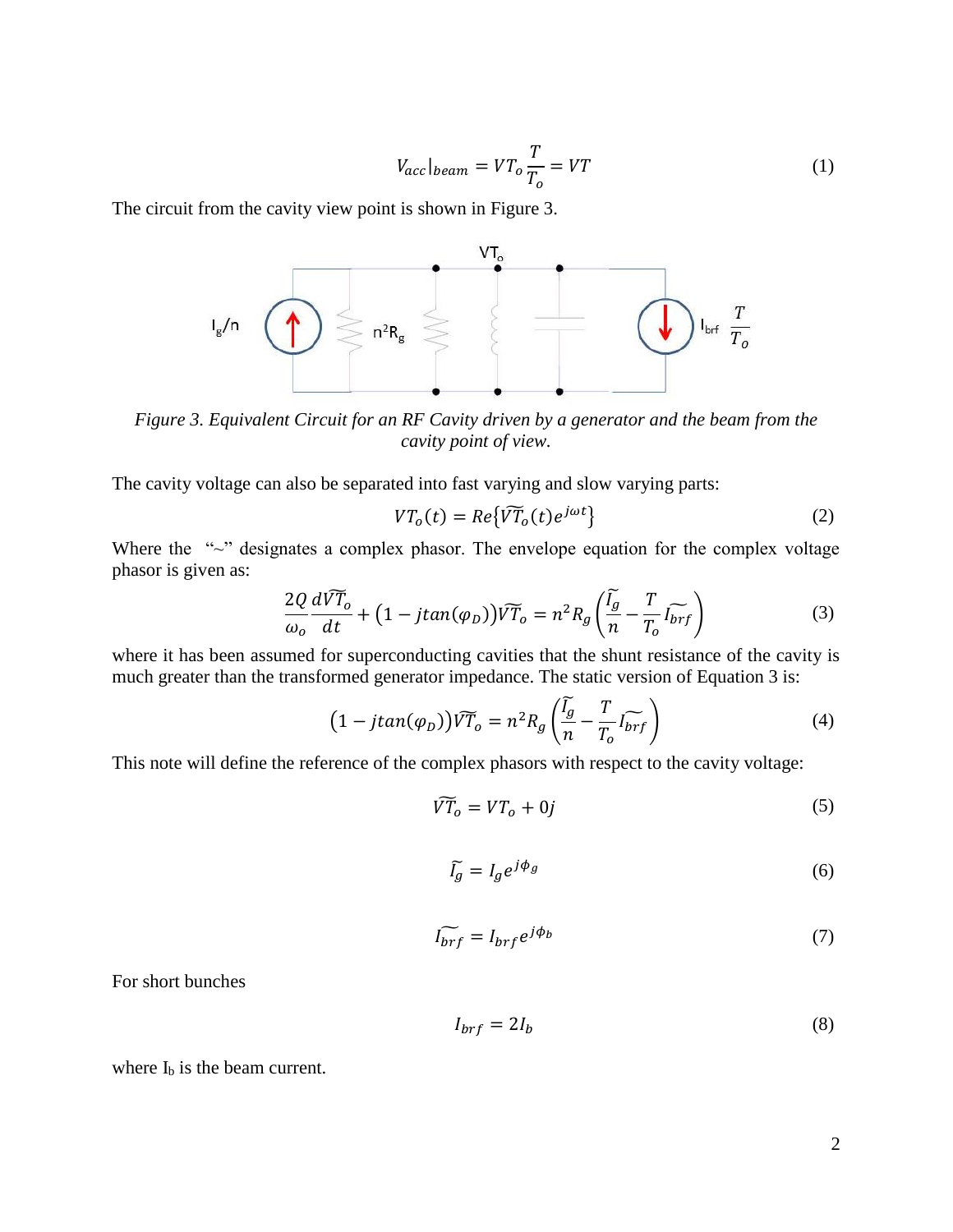# Cavity Detuning

To minimize the power required from the generator, the generator current and the cavity voltage should be in phase.

$$
\phi_g = 0 \tag{9}
$$

From Equation 4, setting the generator phase to zero requires that the cavity be detuned to balance off the imaginary part of the beam current:

$$
tan(\varphi_D) = \frac{n^2 R_g I_{brf}}{VT} \left(\frac{T}{T_o}\right)^2 sin(\phi_b)
$$
 (10)

# Optimum Coupling

From the real part of Equation 4:

$$
VT_o = nR_gI_g - n^2R_gI_{brf}\frac{T}{T_o}\cos(\phi_b)
$$
 (11)

For optimum coupling, we would like to choose the coupling factor to minimize the cavity voltage while holding the generator current constant:

$$
\frac{dV T_o}{dn} = 0\tag{12}
$$

Also, we should pick the transit time factor  $T=T_0$  for the operating conditions to evaluate optimum coupling. The generator current at optimum coupling becomes

$$
I_{g} = 2nl_{brf} \cos(\phi_{b_o})
$$
 (13)

The optimum generator impedance is:

$$
n^2 R_g = \frac{V_o T_o}{I_{brf_o} \cos(\phi_{b_o})}
$$
(14)

where the subscript "o" designates a single operating point. Since the generator impedance and coupling factor are fixed at the time of manufacture and cannot be varied during operations, the generator impedance and coupling can only be defined for one cavity voltage, beam current, transit time factor, and synchronous phase angle. For other operating parameters, the cavity will not be operated at optimum coupling.

 $\sim$ 

#### Calculation of Loaded Q

For a given reference voltage  $V<sub>r</sub>T<sub>o</sub>$ , the power dissipated in the circuit is:

$$
P_D = \frac{1}{2} \frac{(V_r T_o)^2}{n^2 R_g} \tag{15}
$$